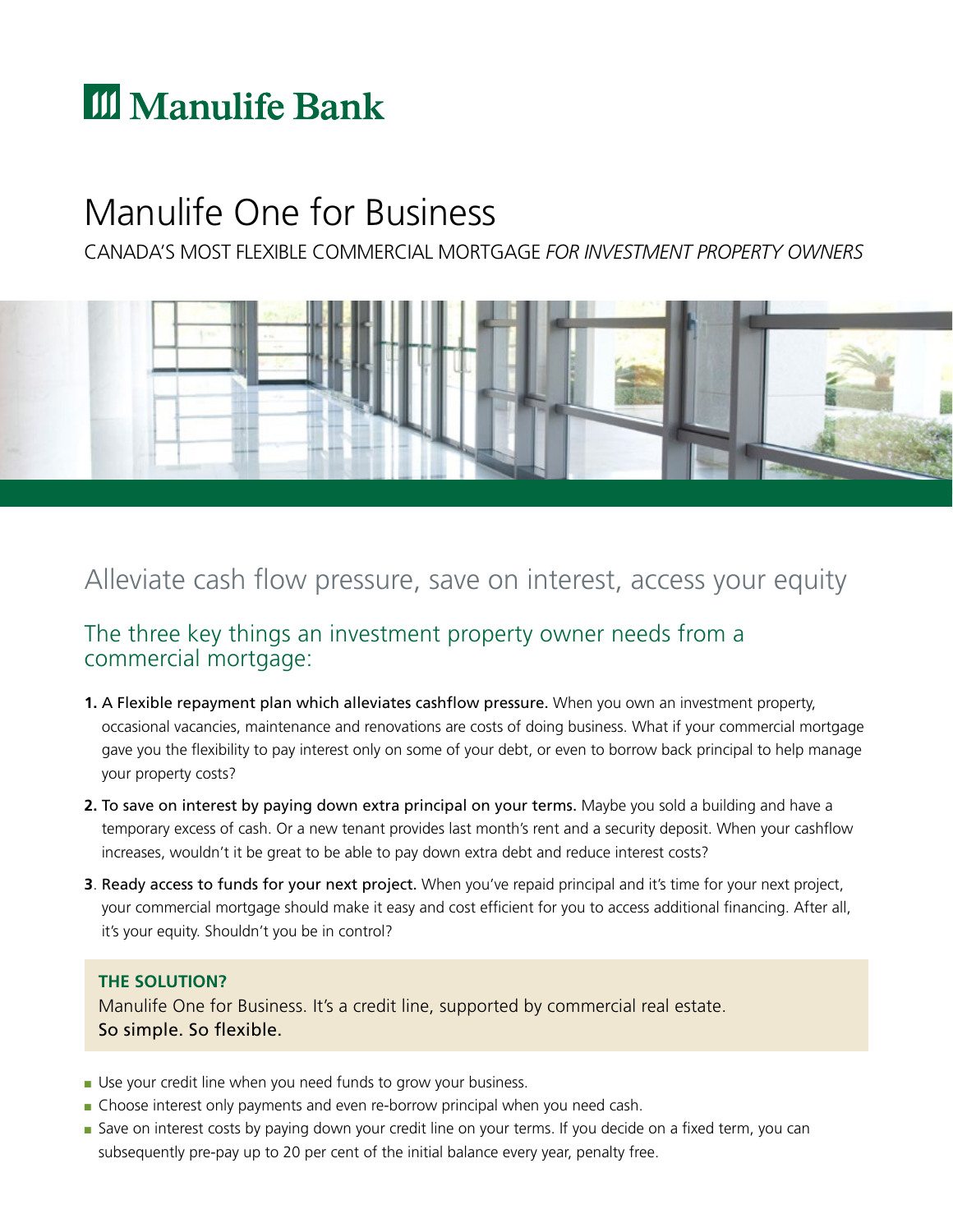## Stories of investment property owners:

i

How Manulife One For Business helped them achieve their goals

The following examples are fictitious and provided for illustration purposes only.

#### **The story of Mitch and Jeanine: Alleviate cashflow pressure**

Mitch and Jeanine Brown own a 15 unit apartment building through their holding company. Occasionally, one of the building's tenants would leave suddenly, which always put some stress on their cashfow. On one occasion they needed to replace the roof, which normally wouldn't have been an issue. However, Jeanine had recently been laid off from work, so the roof replacement put a lot of pressure on the couple's income. It was then that Mitch and Jeanine decided to look at alternative commercial mortgage solutions.

> They soon discovered Manulife One for Business. The credit line was ideal for them so they switched their mortgage from their credit union to Manulife Bank. Now, whenever they need funds for maintenance, renovations, or to cover them during a temporary vacancy, they switch to interest-only payments on their credit line. Plus, as they pay down the credit line, they have the additional comfort of knowing those funds are available should they ever need them again.



#### **Dr. Hanlon's story: Save on interest**

Dr. Hanlon owns an offce building and leases space to nine separate tenants. His commercial mortgage was with a major Canadian bank. As Dr. Hanlon's chiropractic practice expanded, he accumulated sizeable deposits in a savings account. He preferred to use the additional funds to pay down the mortgage principal and save interest costs for himself, but he was locked into a mortgage and the penalty for prepayment was prohibitively high.

At the time of his mortgage renewal, Dr. Hanlon transferred his commercial mortgage to a Manulife One for Business account. He arranged for half the mortgage to be a credit line, which allowed him to make additional payments any time he liked and save interest costs. For the second half of the mortgage he choose a fve-year term to lock in a low fixed interest rate. Dr. Hanlon was surprised to learn he had the flexibility to prepay even the locked-in portion by 20 per cent of the initial balance every year without incurring a prepayment charge.



#### **Gerry's story: Access your equity**

Gerry owns a warehouse in a high volume industrial area. He rents space to a large wholesaler of self-assembly furniture. His existing commercial mortgage with a large insurance company was virtually repaid and he felt the timing was right to purchase another building. But he wanted the fexibility to move quickly on any opportunities and to make an offer that wasn't conditional upon fnancing.

After considering his options, Gerry transferred his remaining mortgage to Manulife One for Business. He took out the maximum credit line for which he could be approved. Now Gerry has the fexibility to purchase his next building using the credit line. And he can make an offer to purchase that isn't subject to fnancing, which strengthens his bargaining position.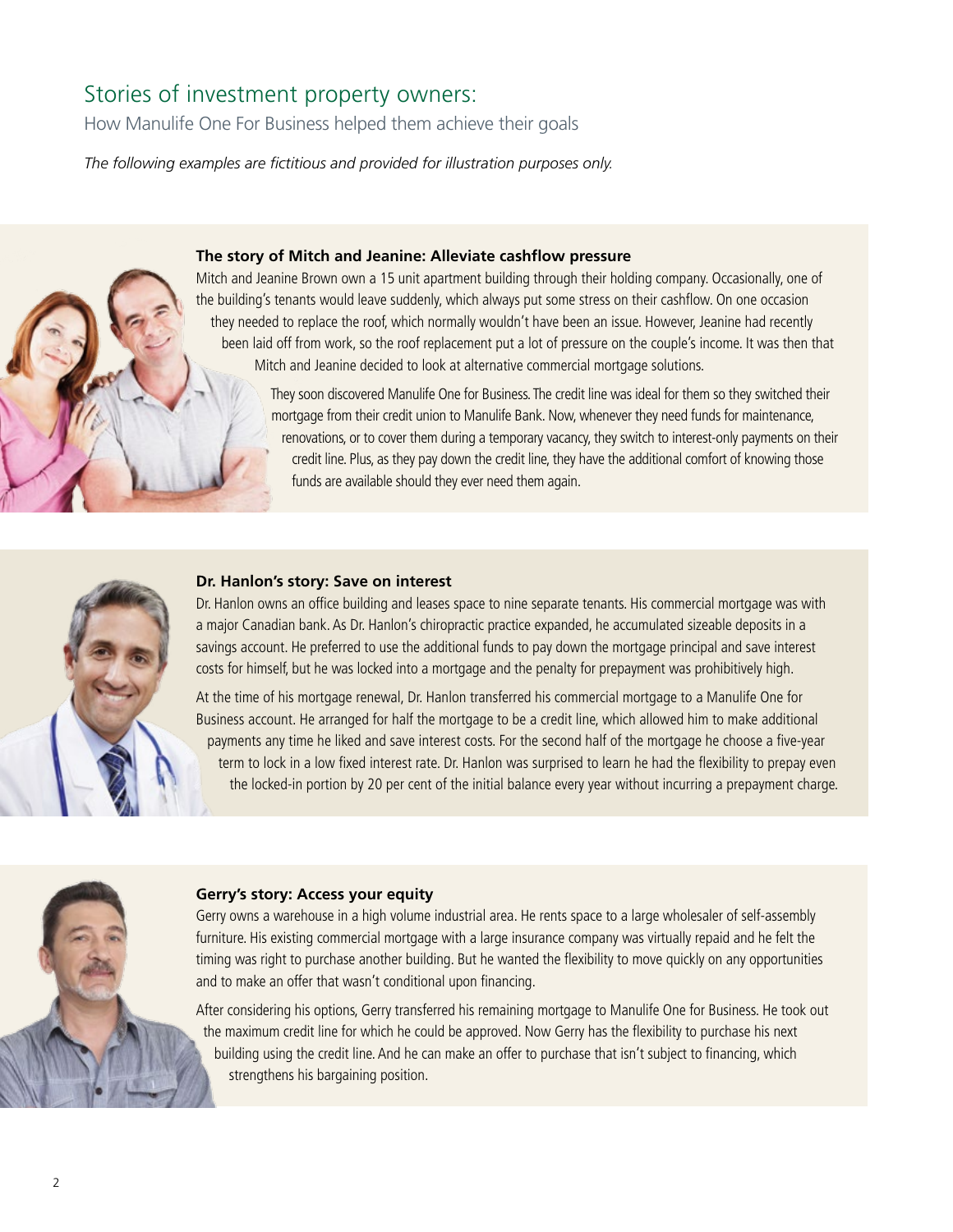

### Key questions from investment property owners

#### **How much can I borrow?**

You can borrow up to 65 per cent of the market value of the commercial property.<sup>1</sup>

#### **How much is available as a credit line (main account)?**

The maximum amount possible for a main account is 50 per cent of the property's market value. If you wish to borrow more (for example, 65 per cent of market value) the additional amount is allocated to a non-readvanceable, amortizing sub-account.<sup>2</sup>

If, for example, the market value of your commercial property is \$1 million, you can borrow up to 65 per cent, or \$650,000. If you receive the maximum credit line possible, at 50 per cent of the property's market value your main account is \$500,000. The remaining \$150,000 is allocated to a term sub-account. If your credit line is set at less than the maximum amount, e.g. 30 per cent of the market value, your main account is \$300,000, and 35 per cent or \$350,000 would be allocated to a term sub-account.

#### **How is the account structured and how does it work?**

The account you use for deposits and withdrawals is called your main account. Your main account is a variable rate credit line. You can also use four types of sub-accounts, which are linked to your main account. Depending on your individual needs and preferences, you may decide from time to time to move funds from your main account into one or more sub-accounts.

You can have up to 15 open, variable rate sub-accounts:

- i. non-amortizing
- ii. amortizing

You can have up to five fixed term sub-accounts:

- iii. amortizing, variable rate
- iv. amortizing, fixed rate

Let us help you decide whether a sub-account makes sense for your business and – if yes – which type is right for you.

See the examples in the following table.

|                            | <b>Maximum Credit Line</b> |                                 | <b>Example of less than Maximum Credit Line</b> |                                 |
|----------------------------|----------------------------|---------------------------------|-------------------------------------------------|---------------------------------|
|                            |                            | Loan to<br><b>Market Value%</b> |                                                 | Loan to<br><b>Market Value%</b> |
| Market Value of Property   | \$1,000,000                |                                 | \$1,000,000                                     |                                 |
| Main Account (credit line) | \$500,000                  | 50%                             | \$300,000                                       | 30%                             |
| Amortizing Sub-account     | \$150,000                  | 15%                             | \$350,000                                       | 35%                             |
| Total Loan                 | \$650,000                  | 65%                             | \$650,000                                       | 65%                             |

1 Market Value is determined by Manulife Bank, taking into account appraised value, purchase price and other factors.

2 As you make principal payments against the non-readvanceable sub-account, it reduces permanently and does not free up additional room in the main account.